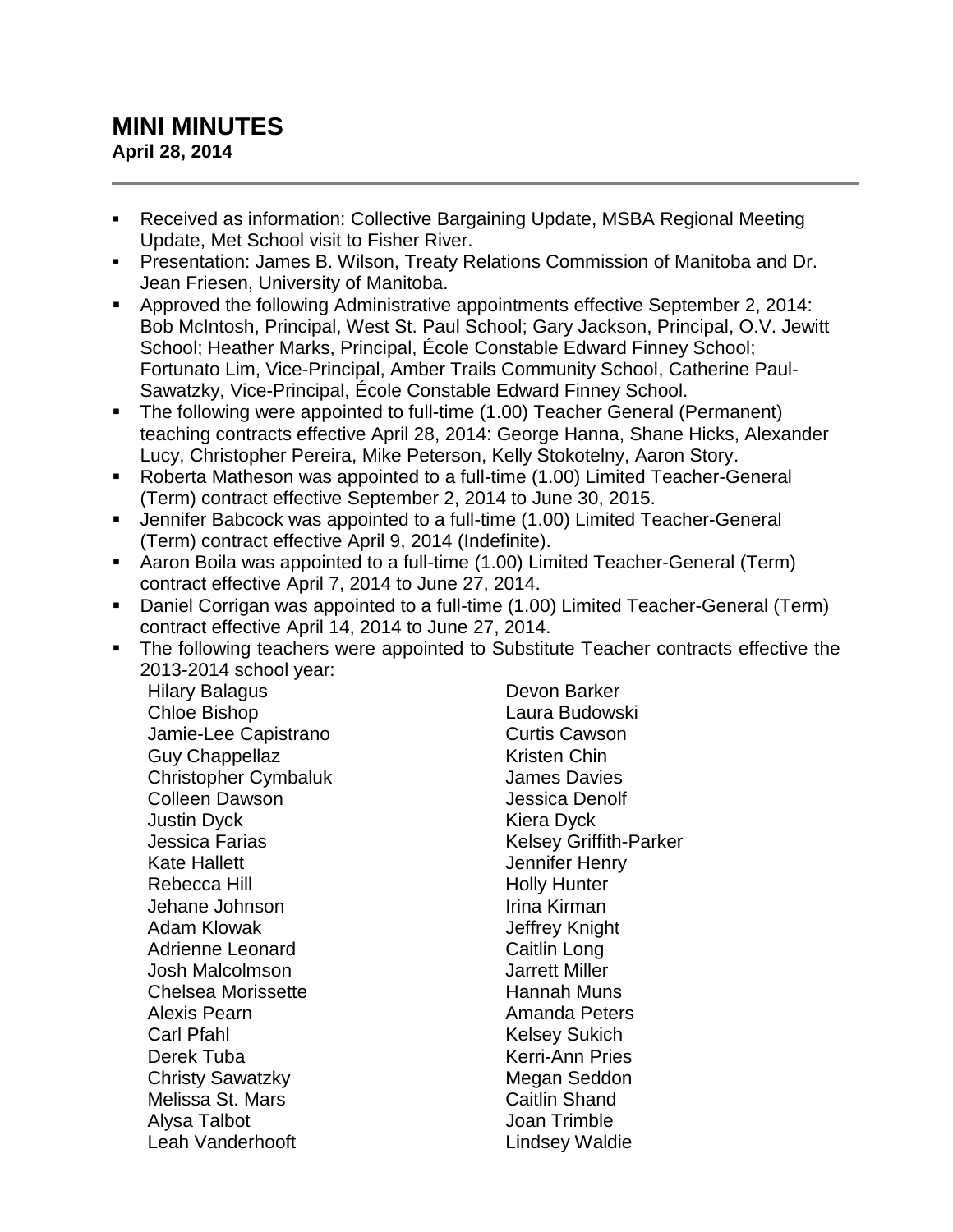- Amey Ogidan was granted a full-time (1.00) leave of absence, without pay, effective the 2014-2015 school year.
- Kim Trudeau was granted a full-time (1.00) leave of absence, without pay, effective the 2014-2015 school year.
- Ronit Kantarzhi gave notice of intent to resign effective June 27, 2014.
- Ryan Cook gave notice of intent to resign from the position of Educational Assistant effective August 31, 2014.
- **John Pirrie gave notice of intent to retire effective April 22, 2014.**
- Angel Quismundo was appointed to the position of Custodian, full-time, (8 hours per day) effective April 21, 2014.
- **Approved:** 
	- That the Board donate \$5,000 to the Seven Oaks Education Foundation in memory of Trustee Ric Dela Cruz for his dedicated service to the students, parents and community of Seven Oaks School Division.
	- That the Board excuse Trustee Myskiw due to health reasons.
	- That the Board forward the attached letter to the Manitoba School Boards Association regarding feedback with respect to a governance review.
	- That the Board submit its Five Year Capital Plan Update 2015-16 to 2020-21 to The Public Schools Finance Board.
- **Approved for payment:** 
	- Certificate of Payment No. 11 for the new Amber Trails School project in the amount of \$1,022,889.38 be paid to Bockstael Construction Ltd.
	- Statutory Holdback on Certificate of Payment No. 11 for the new Amber Trails School project in the amount of \$78,987.60 be paid to the Seven Oaks School Division/Bockstael Construction account.
	- Invoice No. 421 for the new Amber Trails School project in the amount of \$2,336.25 be paid to QCA Building Envelope Ltd.
- **Conference Reports received from:** 
	- Valery Czarnecki, Vice-Principal, A.E. Wright School. ASCD Annual Conference and Exhibit, March 15 to 17, 2014 - Los Angeles, California.
	- Rhonda May, Principal, H.C. Avery School. Learning and the Brain Teaching Self Aware Minds, February 12 to 15, 2014 - San Francisco, California.
- Correspondence received from:
	- Keith Thomas, Risk Manager, Manitoba School Boards Association. Use of gyms for concerts, plays, etc.
	- James Allum, Minister of Education and Advanced Learning. Letter to the Board expressing condolences on the recent loss of Trustee Ric Dela Cruz.
	- Peter Kotyk, Chairperson, River East Transcona School Division. To Floyd Martens, President, MSBA supporting Brandon School Division concerns.
	- MSBA-CPI Update-April 2014.
	- Lynne Mavins, Director, School Finance Branch. Approval to submit 2013/2014 financial statements November 4, 2014 instead of October 31, 2014.
	- Helen Robinson-Settee, Aboriginal Education Directorate. Building Student Success with Aboriginal Parents (BSSAP) Fund.